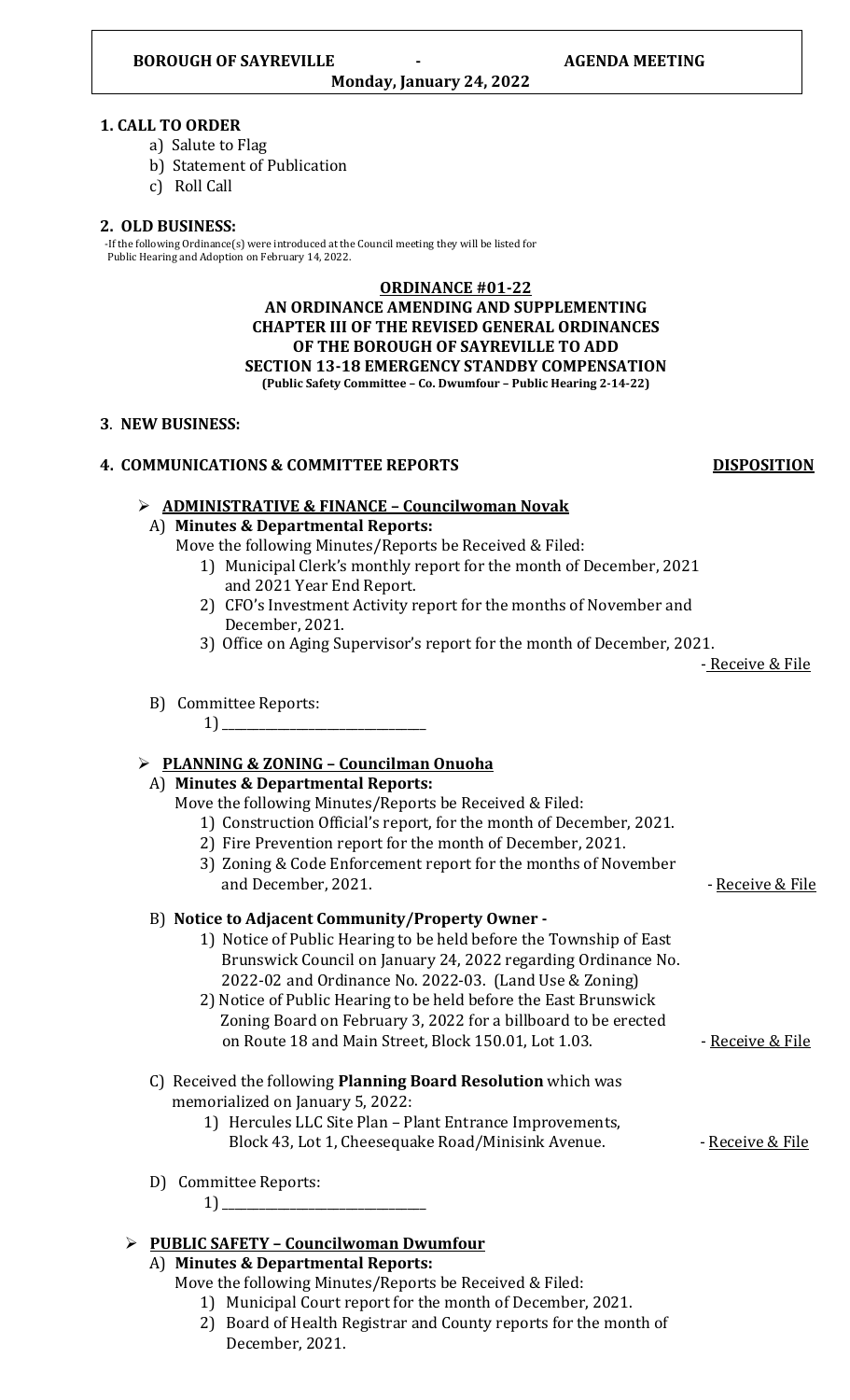|   | AGENDA SESSION - JANUARY 24, 2022                                                                                  |                             |
|---|--------------------------------------------------------------------------------------------------------------------|-----------------------------|
|   | 3) Police Department report for the month of December, 2021.<br>4) Board of Health minutes of December 2, 2021.    |                             |
|   |                                                                                                                    | - Receive & File            |
|   | B) Letter of resignation as a firefighter was received from Joseph<br>Temenski from President Park Fire Co. No. 1. | - Receive & File            |
|   | C) Committee Reports:                                                                                              |                             |
| ➤ | <b>PUBLIC WORKS - Councilman Conti</b>                                                                             |                             |
|   | A) Minutes & Departmental Reports:                                                                                 |                             |
|   | Move the following Minutes/Reports be Received & Filed:                                                            |                             |
|   | 1) Public Works Supervisor's reports for Bldg. & Grounds,                                                          |                             |
|   | Parks, Recycling, Roads & Sanitation and Garage Services                                                           |                             |
|   | all for the month of December, 2021.                                                                               |                             |
|   | 2) Rent Leveling Board minutes of December 14, 2021 and                                                            |                             |
|   | January 11, 2022.                                                                                                  | - Receive & File            |
|   |                                                                                                                    |                             |
|   | B) Committee Reports:<br>$\begin{array}{c} \n 1) \end{array}$                                                      |                             |
|   |                                                                                                                    |                             |
| ➤ | <b>WATER &amp; SEWER/ENVIRONMENTAL - Councilwoman Roberts</b>                                                      |                             |
|   | A) Minutes & Departmental Reports:                                                                                 |                             |
|   | Move the following Minutes/Reports be Received & Filed:                                                            |                             |
|   | 1) Water & Sewer Director's report for the month of December, 2021.                                                |                             |
|   |                                                                                                                    | <u>- Receive &amp; File</u> |
|   | B) Committee Reports:                                                                                              |                             |
|   | 1)                                                                                                                 |                             |
|   |                                                                                                                    |                             |
|   | <b>RECREATION - Council President Maher</b>                                                                        |                             |
|   | A) Minutes & Departmental Reports:                                                                                 |                             |
|   | Move the following Minutes/Reports be Received & Filed:                                                            |                             |
|   | 1) Recreation Department report for the month of December, 2021.                                                   |                             |
|   | B) Letter of resignation received from Eunice Dwumfour as a member of                                              |                             |
|   | Human Relations Commission effective immediately.                                                                  |                             |
|   |                                                                                                                    | <u>- Receive &amp; File</u> |
|   |                                                                                                                    |                             |
|   | C) Committee Reports:                                                                                              |                             |
|   |                                                                                                                    |                             |
|   |                                                                                                                    |                             |
| ➤ | <b>MAYOR - Victoria Kilpatrick</b>                                                                                 |                             |
|   |                                                                                                                    |                             |
|   | <b>BUSINESS ADMINISTRATOR - Daniel E. Frankel</b><br>- Admin. & Finance                                            |                             |
|   | 1) Authorization to award a non-fair and open contract to Bruno Associates, Inc. as a grant                        |                             |
|   | writer from January 1, 2022 through December 31, 2022 at an amount not to exceed                                   |                             |
|   |                                                                                                                    |                             |

- 2) Authorization to accept and adopt the Central Jersey Joint Insurance Fund's 2022 Safety Incentive Program.
- 3) Authorization to execute a contract renewal with North American Insurance Management Corp. to serve as Risk Management Consultants for the year 2022.

\$40,000.

- 4) Authorization to affirm the Borough's Civil Rights policy as required by CJIF for the Safety Incentive Program.
- 5) Authorization to terminate the Land Purchase and Pilot Agreement with MEC Land LLC.
- 6) Authorization to award a non-fair and open contract to Tracepoint for IT Managed Threat Services in an amount not to exceed \$24,090.00.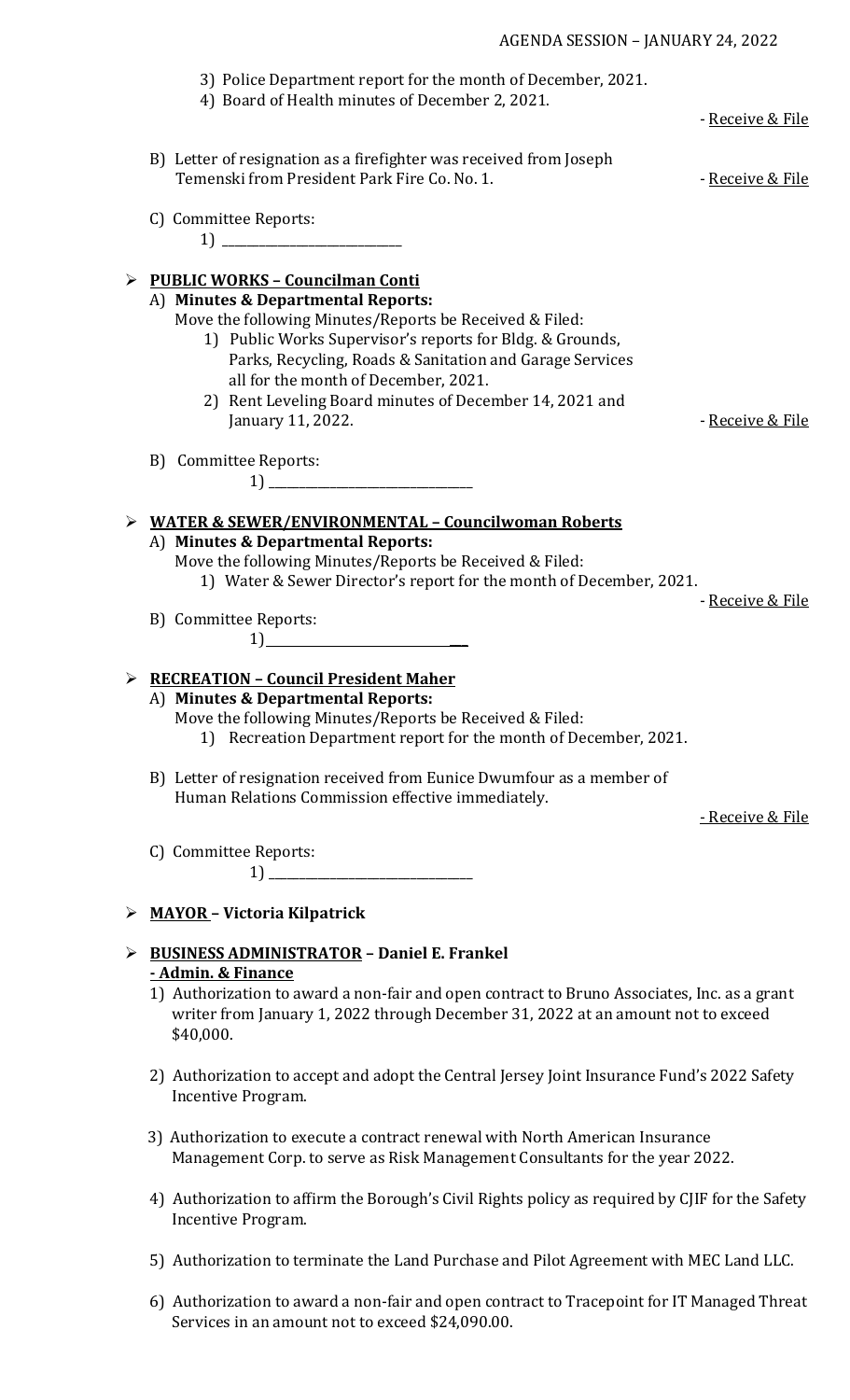7) Authorization for the Borough Engineer prepare plans and specifications for the leasing of antennae space on the Pulaski Avenue Water Storage Tank at an amount not to exceed \$9,500.00 and authorizing the Borough Clerk to advertise for the receipt of bids.

## **- Planning & Zoning**

1) Letter received from Joseph Kupsch, Tax Assessor recommending the vacating of Laurel Street.

## **- Public Safety**

- 1) Authorization to continue participation in the Federal 1033 Program to enable the Sayreville Police Department to request and acquire excess Department of Defense Equipment.
- 2) Request to amend Revised General Ordinances.
	- a) #7-4 Limiting the Use of Streets to Certain Class of Vehicle to include Creamer Drive and Green Valley Way.
	- b) #7-16.7 Schedule F Permit only Parking Streets to include School Drive.
- 3) Authorization to execute a five-year contract between the Borough of Sayreville and PBA Local #98, effective January 1, 2021 thru December 31, 2025 (Patrolmen).
- 4) Authorization to execute a five-year contract between the Borough of Sayreville and PBA Local #98, effective January 1, 2021 thru December 31, 2025 (Sergeants & Lieutenants).
- 5) Authorization to award a contract to Tactical Public Safety for 2022 Radio and Pager System Maintenance through NJ State Contract T0109/A83932 in an amount not to exceed \$80,250.09.
- 6) Authorization to award a non-fair and open contract to Enviroclean Services for Janitorial Services in an amount not exceed \$43,000.00.

## **- Public Works**

- 1) Authorization to execute a two year agreement with GreenChip Recycling, Inc. for the cost free collection and disposal of E-Waste.
- 2) Letter received from Riverton requesting waiver of Borough Code 13-1.1(b)(1-2).
- 3) Authorization to use a competitive contracting process to solicit proposals for Grounds keeping of Various Borough Properties and Athletic Fields.
- 4) Authorization to award a non-fair and open contract to Albitron for repairs at the Sayreville Adult Center in an amount not to exceed \$42,045.00.
- 5) Authorization to purchase Rock Salt for Snow Removal from Morton Salt and Riverside Materials through Middlesex County Contract 21-1458R in an amount not to exceed \$150,000.00.

## **- Recreation**

## **- Water & Sewer**

- 1) Authorization to create a Community Garden ordinance.
- 2) Authorization to amend the renewal contract with Miracle Chemical Company for Sodium Hypochlorite and adjust the price up to an allowable 5.9% due to raw product price increases and market instability. (percentage may increase upon the US Bureau of Economic Analysis GDP Price Deflator data release.)
- 3) Authorization to award a contract to GP Jager for sewer grinders through Passaic Valley Sewerage Commission Contract #B270 in an amount not to exceed \$73,274.40.